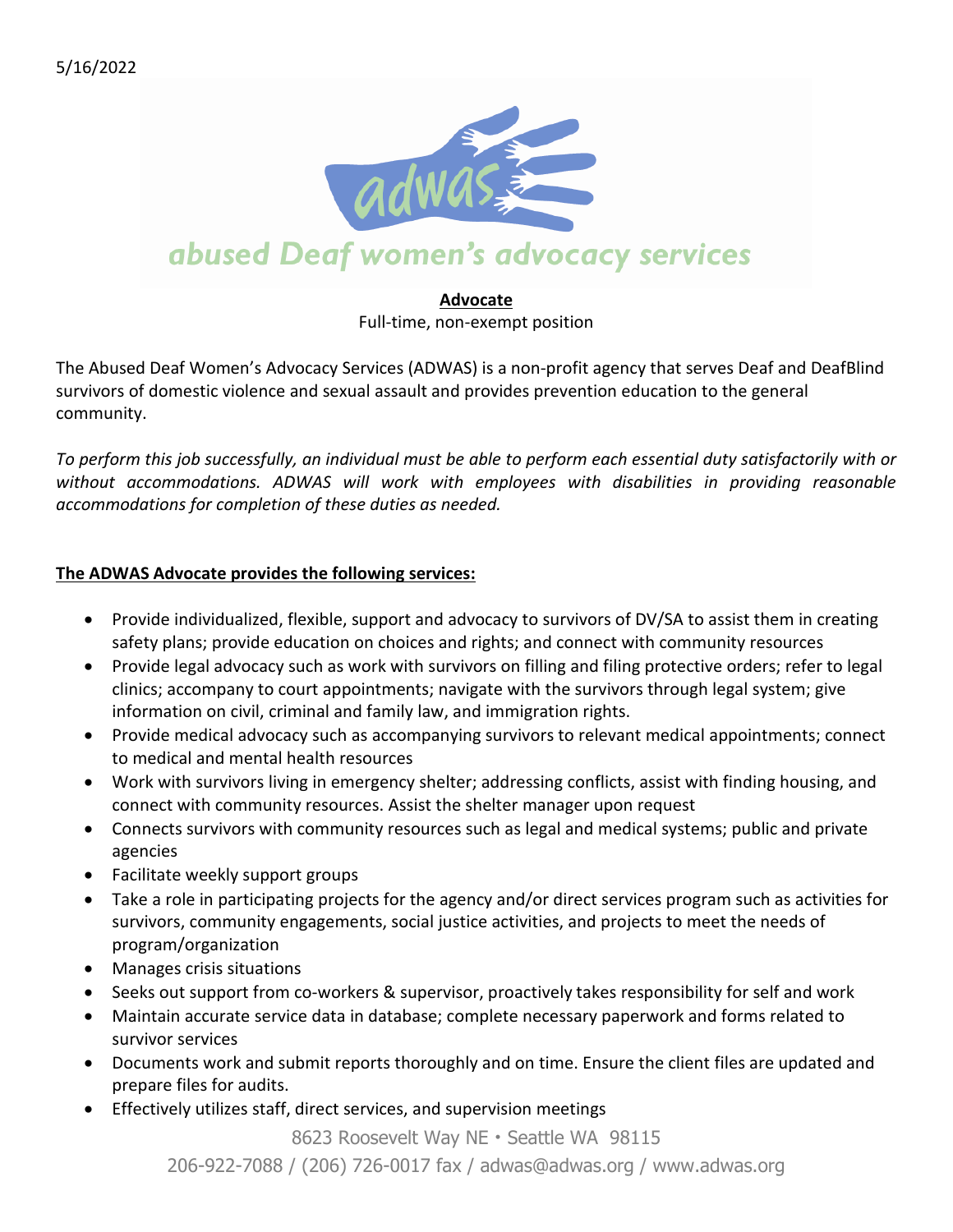- Participates in outreach efforts upon request such as Lobby Days, agency events, events organized by community engagement program, and vlogs.
- Commits to practice organization's Mission Statement & Core Values; understands the anti-violence movement; educate self and others on cultural responsiveness

# **Required Qualifications:**

- Minimum of 2 years involvement in the Deaf or DeafBlind communities (paid or volunteer)
- Native or near-native fluency in American Sign Language
- Bachelor's degree and/or 2 years+ of relevant work experience may substitute.
- Willingness to work flexible hours
- Experience with crisis response preferred, but training offered as needed.
- Ability to be flexible, maintain personal boundaries, and use sound judgement.
- Ability to communicate well with others
- Ability to be organized and have excellent time management skills.
- Ability to build rapport with survivors

**Responsible to:** Advocate Manager

## **Essential Functions:**

- Must be able to remain in a stationary position constantly
- Must be often able to use written English to produce and edit a large variety of documents
- Must be able to move inside the office and in the community frequently
- Must be able to constantly operate a computer and other office items such as stapler, copy machine, printer, smart phone etc.
- Must be able to constantly communicate with supervisor, co-workers, community members, survivors, and others, must be able to exchange accurate information on these situations.
- Must be able to constantly problem solve, organize, prioritize, follow through.
- Must be able to frequently change tasks
- Must be able to rarely work outdoors in cold or high temperatures.
- Must be able to rarely move and transport up to 20 pounds.
- Must be able to frequently work independently without direct supervision.
- Must be able to never supervise staff.
- Must be able to rarely interpret data and make decisions.

To apply:

Please send/email the ADWAS application, cover letter, resume and three professional letters of reference to Emily – [officemgr@adwas.org](mailto:officemgr@adwas.org) – or by using the address on this letterhead. Applications will not be considered until all these items have been received. If you require alternative methods of application or screening, please email officemgr@adwas.org.